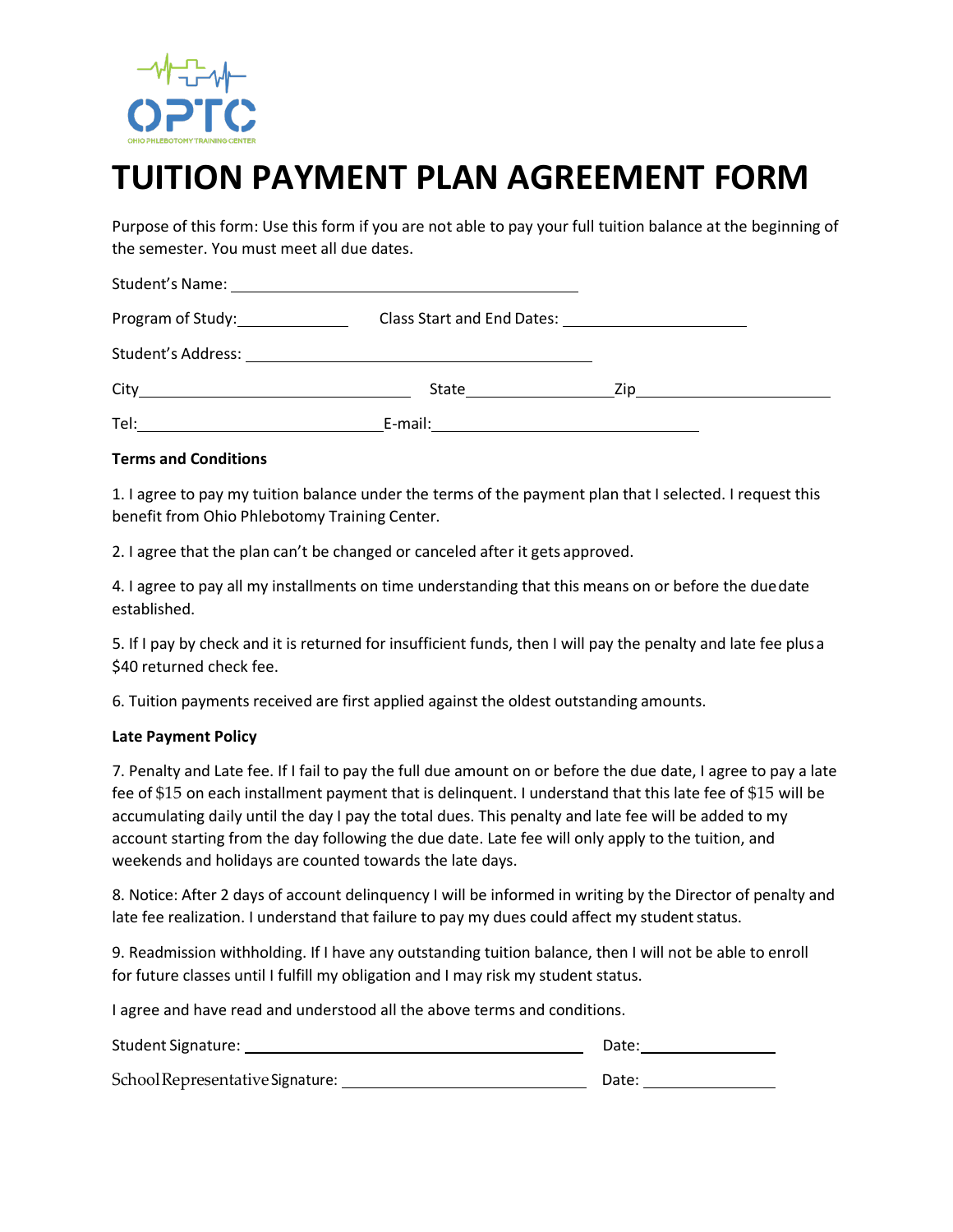The option, not to choosea paymentplanandmakea 1-timefullpayment,**afterthefirstweek**ofclasses isnot available.Thefinal payment is due on the last day of class. No checks will be accepted on the last day of class. You can choose one of the three plans listed below to pay for your enrollment in the Phlebotomy Program. Failure to satisfy all financial obligations with OPTC will result in withholding your Certificate. \*Ther<u>e is a \$15 daily late fe</u>e up to 2 Days. If payment is not made after the 7th day, you will be discharged from the course.<mark>The first payment is</mark> due on the first Friday before the class start date. A refund will be issued according to the refund policy. See the refund policy in the school catalog.

Please specify which option you choose below:

| Option 1      | Option 2        |  |
|---------------|-----------------|--|
| Week 1 173.00 | Week 1 302.75   |  |
| Week 2 173.00 | Week 2          |  |
| Week 3 173.00 | Week 3.  302.75 |  |
| Week4 173.00  | Week 4          |  |
| Week 5 173.00 | Week 5.  302.75 |  |
| Week 6 173.00 | Week 6          |  |
| Week 7 173.00 | Week 7.  302.75 |  |
|               |                 |  |
|               |                 |  |

| Week 1150.00   |  |
|----------------|--|
| Week 2200.00   |  |
| Week 3  150.00 |  |
| Week 4200.00   |  |
| Week 5 150.00  |  |
| Week 6211.00   |  |
| Week 7  150.00 |  |
|                |  |

Option 3 \_\_\_\_\_

<span id="page-1-1"></span><span id="page-1-0"></span>Student/ Cosigner Signature:\_\_\_\_\_\_\_\_\_\_\_\_\_\_\_\_\_\_\_\_\_\_\_\_\_\_\_\_\_\_\_\_ Date:\_\_\_\_\_\_\_\_\_\_\_\_\_\_\_\_\_\_\_\_\_\_\_\_